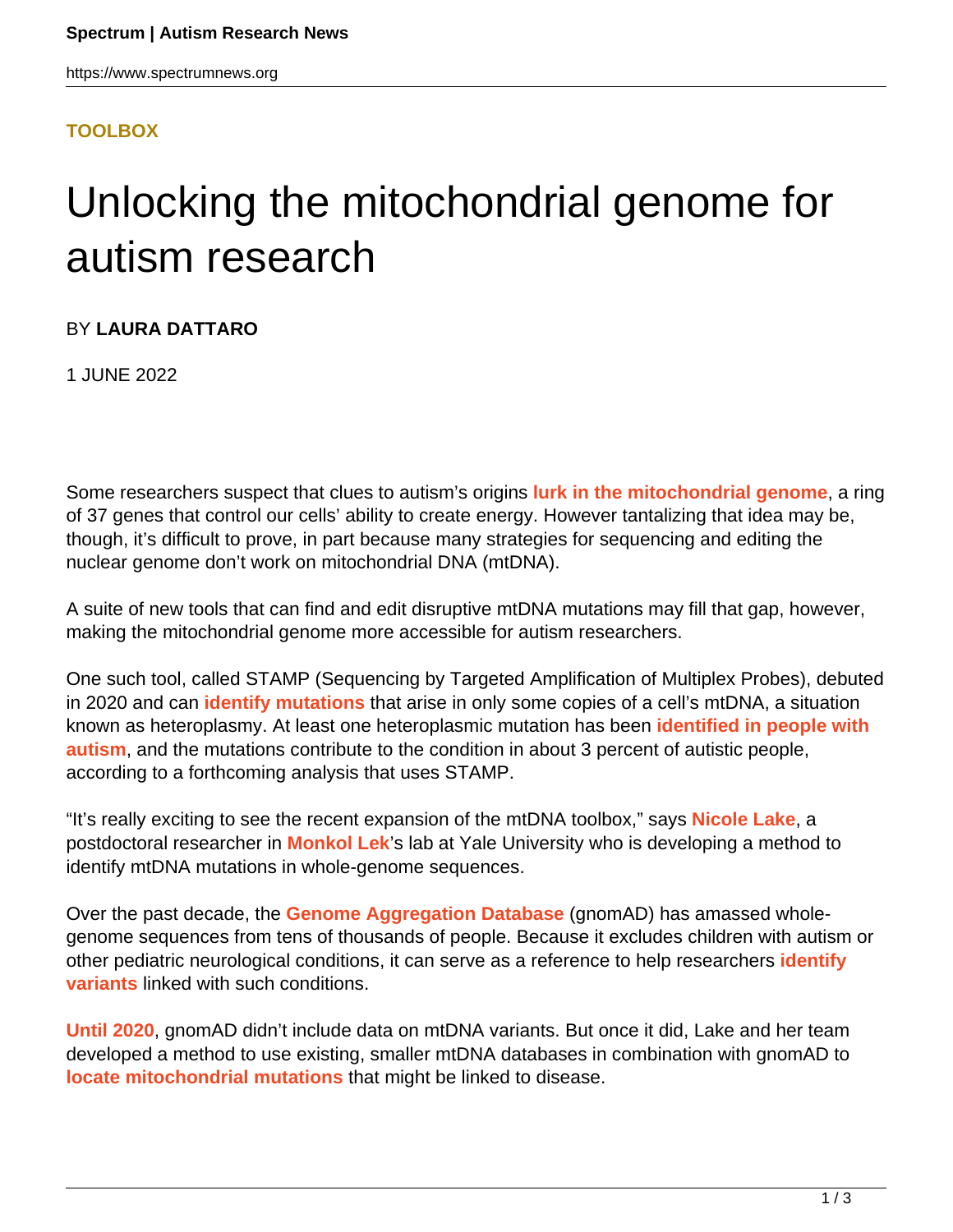In an analysis of 56,434 whole genomes from gnomAD, 231 carried an mtDNA variant known to be pathogenic — roughly 1 in every 250 people, or about half a percent. The team also identified 997 variants not previously identified in existing mitochondrial databases. The findings were published in Genome Research in January.

Lake and her colleagues are developing a model to home in on areas of the mitochondrial genome that are most likely to harbor disruptive variants. Scientists use similar models to find autism-linked genes in the nuclear genome, Lake says. "We hope this will also be a useful tool for autism research, to help elucidate the contribution of mtDNA."

Identifying mtDNA variants potentially linked to autism is just the first step. To test the effects of mutations in nuclear DNA in cells or animals, researchers often turn to the gene-editing tool CRISPR. But CRISPR relies on stretches of single-stranded genetic material to deliver the tool to a precise spot in the genome — a method that currently **[doesn't work in mitochondria](https://doi.org/10.1016/j.tig.2017.11.001)**.

In 2020, researchers identified an enzyme that can act as a DNA **[base editor](https://doi.org/10.1038/s41586-020-2477-4)** without CRISPR, but only on sequences with certain base pairs. Newer versions of the enzyme can act on a greater variety of sequences and have **[improved editing efficiency](https://doi.org/10.1038/s41587-022-01256-8)** in both mitochondrial and nuclear DNA, according to a paper published in Nature Biotechnology in April.

The updated editors enabled the researchers to introduce two mtDNA mutations previously linked to different conditions — benign kidney tumors and a degenerative eye disease — into human cells in a dish. Cells with either mutation showed reduced mitochondrial activity; introducing the mutations using the earlier version of the tool had no such effect, suggesting that those edits were unsuccessful.

The tool "will enable researchers to study the cellular effects of specific mtDNA variants, including those identified in individuals with autism," Lake says.

Yet another new technique could power experiments involving **[mitochondrial replacement](https://doi.org/10.1016%2Fj.heliyon.2020.e04643)**. Developed to prevent the transmission of potentially lethal mtDNA mutations from mother to child, the approach could have broad research implications, says **[Elizabeth Ann Jonas](https://medicine.yale.edu/profile/elizabeth_jonas/)**, professor of internal medicine and neuroscience at Yale University, who was not involved in the work but studies mitochondria in mouse models of **[fragile X syndrome](https://www.spectrumnews.org/news/fragile-x-syndromes-link-autism-explained/)**.

Mitochondrial replacement makes it possible to swap an embryo's mtDNA — inherited entirely from the mother — with that of a donor. But if even a few copies of the embryo's mutated mtDNA evade replacement, they can replicate, reducing the technique's overall effectiveness.

To address such 'genetic drift,' researchers took advantage of a cellular process called mitophagy, which recognizes and clears mutated mtDNA from cells while leaving healthy copies alone. They harness "**[forced mitophagy](https://doi.org/10.1038/s41551-022-00881-7)**," as they call it, to identify mtDNA carrying unwanted